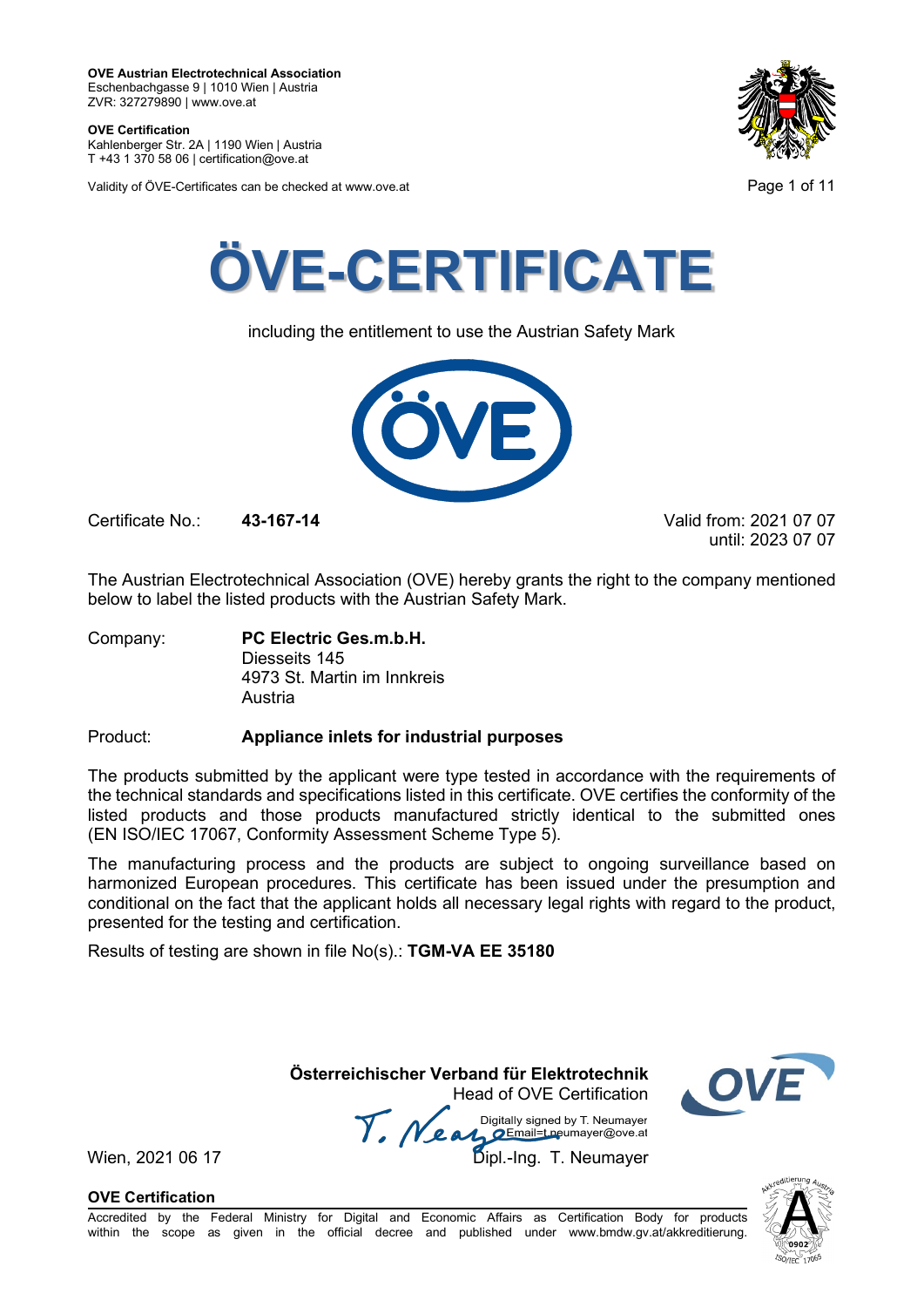

### **Manufacturer:**

PC Electric Ges.m.b.H. Diesseits 145 4973 St. Martin im Innkreis Austria

### **Factory location(s):**

PC Electric Ges.m.b.H. Diesseits 145 4973 St. Martin im Innkreis Austria

### **Tested and certified according to:**

ÖVE/ÖNORM EN 60309-1:2013-03-01 ÖVE/ÖNORM EN 60309-2:2013-03-01 IEC 60309-1:1999 + A1:2005 + A2:2012 IEC 60309-2:1999 + A1:2005 + A2:2012

This certificate is the basis for the EU Declaration of Conformity and the CE Marking by the manufacturer or his agent and shows the conformity of the certified product(s) with the listed standards as defined by the **EU Low-Voltage Directive 2014/35/EU**. For the presumption of conformity according to Art. 12 with the safety objectives according to Art. 3 of the Directive, transitional periods given in the Official Journal of the European Union have to be observed.

# **Product: Appliance inlets for industrial purposes**

| <b>Type designation:</b><br>Rating:                                                                                                                | Trademark:                    |
|----------------------------------------------------------------------------------------------------------------------------------------------------|-------------------------------|
| 533<br>Rated current: 63 A<br>Insulation voltage: 690 V<br>$2P+PE$<br>IP 67 or IP 66/IP 67<br>without pilot contact, wall mounted appliance-inlet  | PCE / ELCEE / SIROX / METECEE |
| 633<br>Rated current: 63 A<br>Insulation voltage: 690 V<br>$2P+PE$<br>IP 67 or IP 66/IP 67<br>with pilot contact, flanged appliance-inlet straight | PCE / ELCEE / SIROX / METECEE |

Certificate No.: 43-167-14 Date: 2021 06 17 Page 2 of 11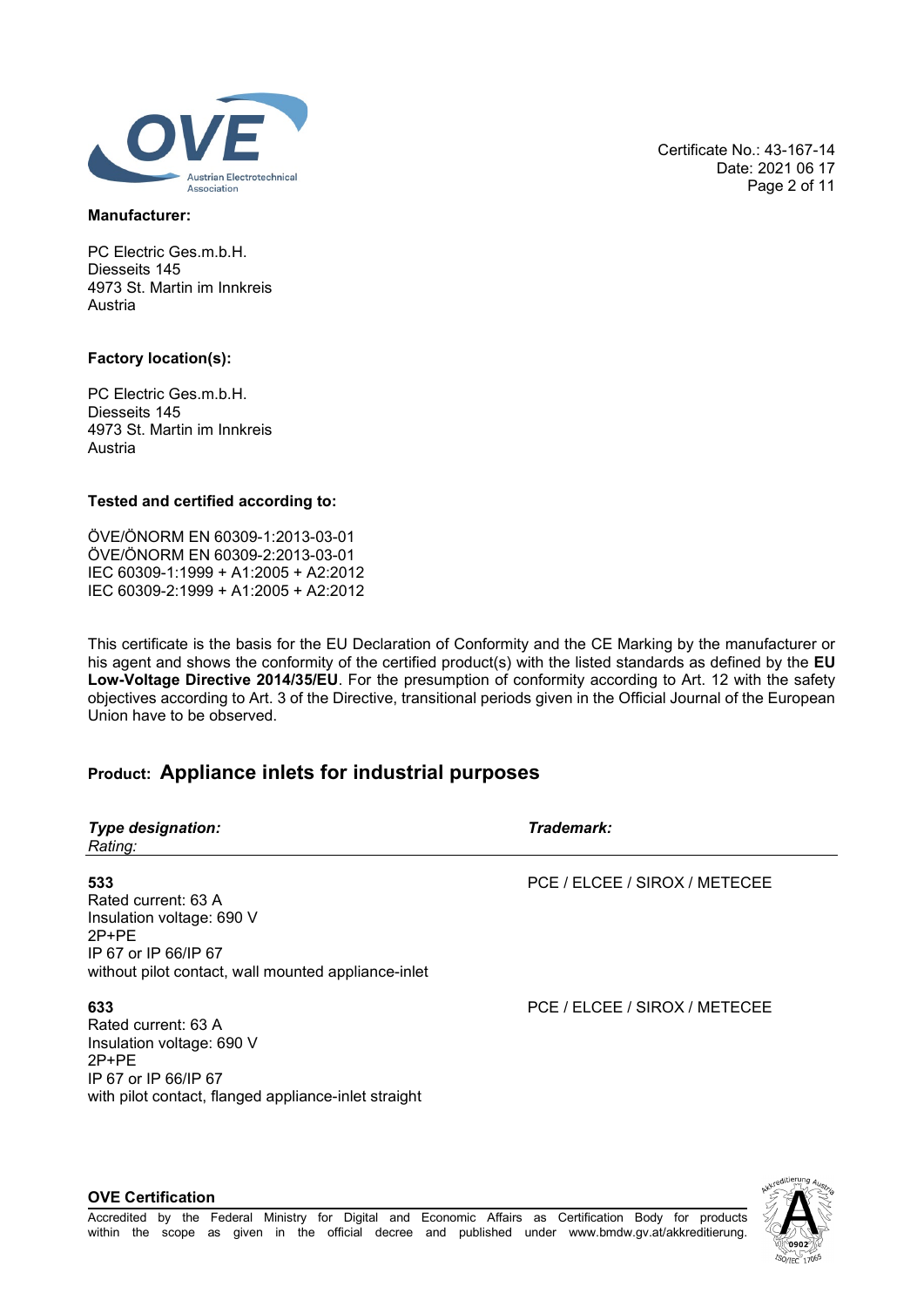

Rated current: 63 A Insulation voltage: 690 V 2P+PE IP 67 or IP 66/IP 67 with pilot contact, flanged appliance-inlet sloping

Rated current: 63 A Insulation voltage: 690 V 2P+PE IP 67 or IP 66/IP 67 with pilot contact, flanged appliance-inlet angled

Rated current: 63 A Insulation voltage: 690 V 3P+PE IP 67 or IP 66/IP 67 with pilot contact, wall mounted appliance-inlet

Rated current: 63 A Insulation voltage: 690 V 3P+PE IP 67 or IP 66/IP 67 with pilot contact, flanged appliance-inlet straight

Rated current: 63 A Insulation voltage: 690 V 3P+PE IP 67 or IP 66/IP 67 with pilot contact, flanged appliance-inlet sloping

Rated current: 63 A Insulation voltage: 690 V 3P+PE IP 67 or IP 66/IP 67 with pilot contact, flanged appliance-inlet angled

Rated current: 63 A Insulation voltage: 690 V 3P+N+PE IP 67 or IP 66/IP 67 with pilot contact, wall mounted appliance-inlet Page 3 of 11

Certificate No.: 43-167-14

Date: 2021 06 17

# **733** PCE / ELCEE / SIROX / METECEE

# **77733** PCE / ELCEE / SIROX / METECEE

**534** PCE / ELCEE / SIROX / METECEE

**634** PCE / ELCEE / SIROX / METECEE

**734** PCE / ELCEE / SIROX / METECEE

**77734** PCE / ELCEE / SIROX / METECEE

**535** PCE / ELCEE / SIROX / METECEE

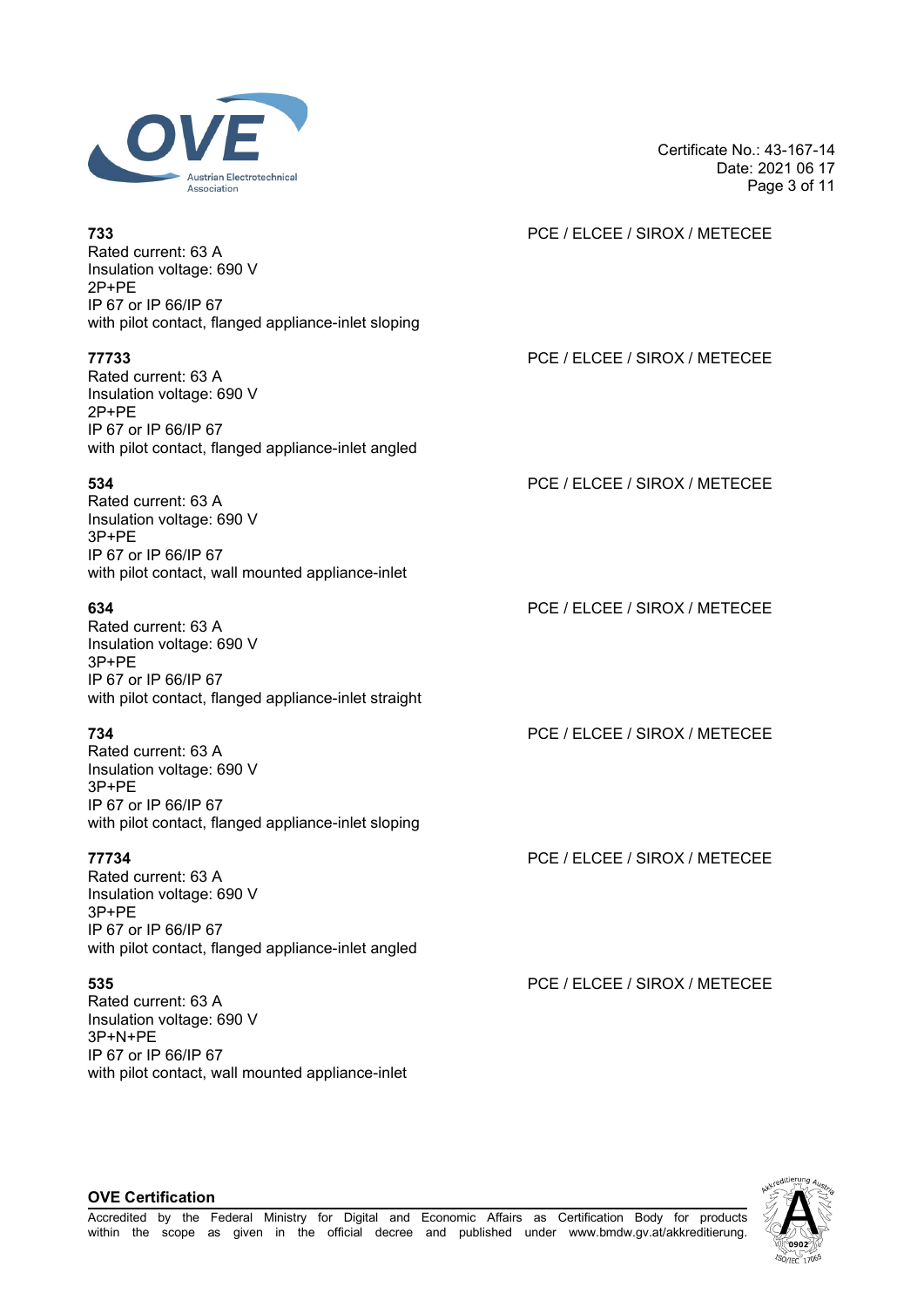

Certificate No.: 43-167-14 Date: 2021 06 17 Page 4 of 11

| 635<br>Rated current: 63 A<br>Insulation voltage: 690 V<br>$3P+N+PE$<br>IP 67 or IP 66/IP 67<br>with pilot contact, flanged appliance-inlet straight | PCE / ELCEE / SIROX / METECEE |
|------------------------------------------------------------------------------------------------------------------------------------------------------|-------------------------------|
| 735<br>Rated current: 63 A<br>Insulation voltage: 690 V<br>$3P+N+PE$<br>IP 67 or IP 66/IP 67<br>with pilot contact, flanged appliance-inlet sloping  | PCE / ELCEE / SIROX / METECEE |
| 77735<br>Rated current: 63 A<br>Insulation voltage: 690 V<br>$3P+N+PE$<br>IP 67 or IP 66/IP 67<br>with pilot contact, flanged appliance-inlet angled | PCE / ELCEE / SIROX / METECEE |
| 5332<br>$Data$ ourrant: $620$                                                                                                                        | PCE / ELCEE / SIROX / METECEE |

Rated current: 63 A Insulation voltage: 690 V 2P+PE IP 67 or IP 66/IP 67 without pilot contact, wall mounted appliance-inlet

Rated current: 63 A Insulation voltage: 690 V 2P+PE IP 67 or IP 66/IP 67 without pilot contact, flanged appliance-inlet straight

Rated current: 63 A Insulation voltage: 690 V 2P+PE IP 67 or IP 66/IP 67 without pilot contact, flanged appliance-inlet sloping

Rated current: 63 A Insulation voltage: 690 V 2P+PE IP 67 or IP 66/IP 67 without pilot contact, flanged appliance-inlet angled **635** PCE / ELCEE / SIROX / METECEE

**6332** PCE / ELCEE / SIROX / METECEE

**7332** PCE / ELCEE / SIROX / METECEE

**777332** PCE / ELCEE / SIROX / METECEE

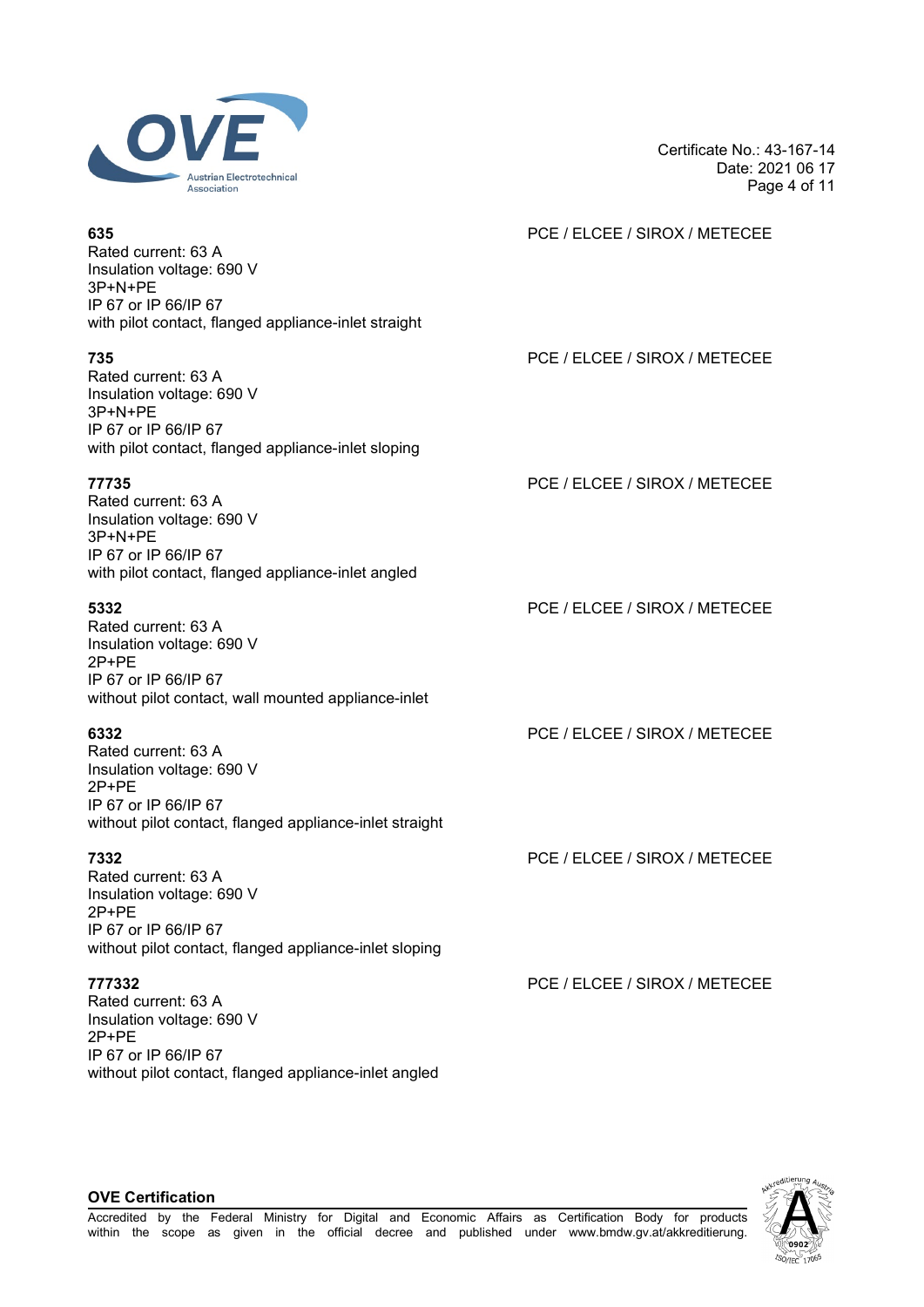

Certificate No.: 43-167-14 Date: 2021 06 17 Page 5 of 11

| 5342<br>Rated current: 63 A<br>Insulation voltage: 690 V                                    | PCE / ELCEE / SIROX / METECEE |
|---------------------------------------------------------------------------------------------|-------------------------------|
| 3P+PE<br>IP 67 or IP 66/IP 67<br>without pilot contact, wall mounted appliance-inlet        |                               |
| 6342<br>Rated current: 63 A<br>Insulation voltage: 690 V<br>3P+PE<br>IP 67 or IP 66/IP 67   | PCE / ELCEE / SIROX / METECEE |
| without pilot contact, flanged appliance-inlet straight                                     |                               |
| 7342<br>Rated current: 63 A<br>Insulation voltage: 690 V<br>$3P+PE$                         | PCE / ELCEE / SIROX / METECEE |
| IP 67 or IP 66/IP 67<br>without pilot contact, flanged appliance-inlet sloping              |                               |
| 777342<br>Rated current: 63 A<br>Insulation voltage: 690 V<br>3P+PE                         | PCE / ELCEE / SIROX / METECEE |
| IP 67 or IP 66/IP 67<br>without pilot contact, flanged appliance-inlet angled               |                               |
| 5352<br>Rated current: 63 A<br>Insulation voltage: 690 V<br>3P+N+PE                         | PCE / ELCEE / SIROX / METECEE |
| IP 67 or IP 66/IP 67<br>without pilot contact, wall mounted appliance-inlet                 |                               |
| 6352<br>Rated current: 63 A<br>Insulation voltage: 690 V<br>3P+N+PE<br>IP 67 or IP 66/IP 67 | PCE / ELCEE / SIROX / METECEE |
| without pilot contact, flanged appliance-inlet straight                                     |                               |
| 7352<br>Rated current: 63 A<br>Insulation voltage: 690 V<br>3P+N+PE                         | PCE / ELCEE / SIROX / METECEE |



# **OVE Certification**

IP 67 or IP 66/IP 67

without pilot contact, flanged appliance-inlet sloping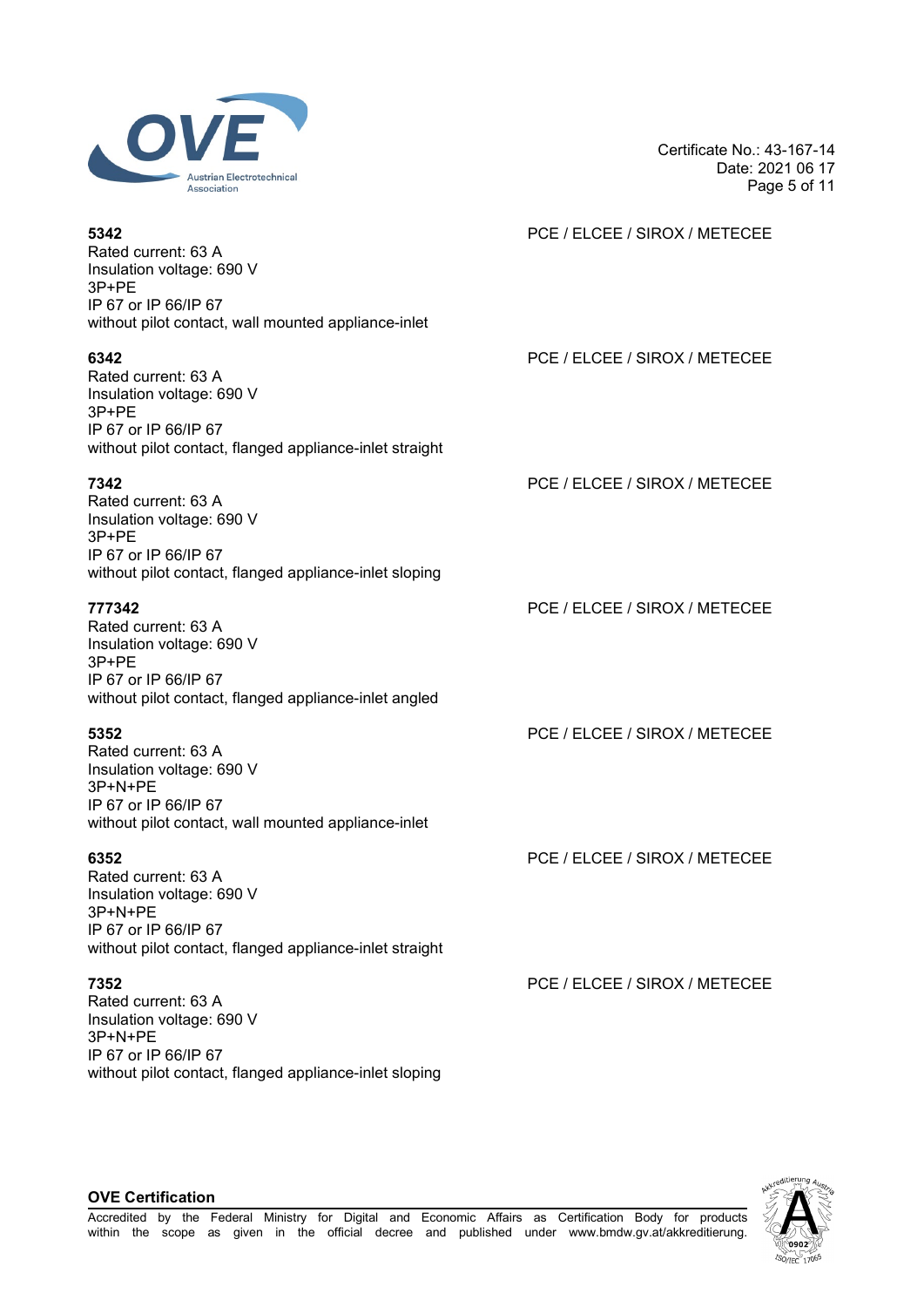

Certificate No.: 43-167-14 Date: 2021 06 17 Page 6 of 11

| 777352<br>Rated current: 63 A<br>Insulation voltage: 690 V<br>3P+N+PE<br>IP 67 or IP 66/IP 67<br>without pilot contact, flanged appliance-inlet angled | PCE / ELCEE / SIROX / METECEE |
|--------------------------------------------------------------------------------------------------------------------------------------------------------|-------------------------------|
| 5331<br>Rated current: 63 A<br>Insulation voltage: 690 V<br>2P+PE<br><b>IP 44</b><br>with pilot contact, wall mounted appliance-inlet                  | PCE / ELCEE / SIROX / METECEE |
| 53321<br>Rated current: 63 A<br>Insulation voltage: 690 V<br>$2P+PE$<br><b>IP 44</b><br>without pilot contact, wall mounted appliance-inlet            | PCE / ELCEE / SIROX / METECEE |
| 5341<br>Rated current: 63 A<br>Insulation voltage: 690 V<br>3P+PE<br><b>IP 44</b><br>with pilot contact, wall mounted appliance-inlet                  | PCE / ELCEE / SIROX / METECEE |
| 53421<br>Rated current: 63 A<br>Insulation voltage: 690 V<br>3P+PE<br><b>IP 44</b><br>without pilot contact, wall mounted appliance-inlet              | PCE / ELCEE / SIROX / METECEE |
| 5351<br>Rated current: 63 A<br>Insulation voltage: 690 V<br>3P+N+PE<br>IP 44<br>with pilot contact, wall mounted appliance-inlet                       | PCE / ELCEE / SIROX / METECEE |
| 53521<br>Rated current: 63 A<br>Insulation voltage: 690 V<br>3P+N+PE<br><b>IP 44</b>                                                                   | PCE / ELCEE / SIROX / METECEE |



# **OVE Certification**

without pilot contact, wall mounted appliance-inlet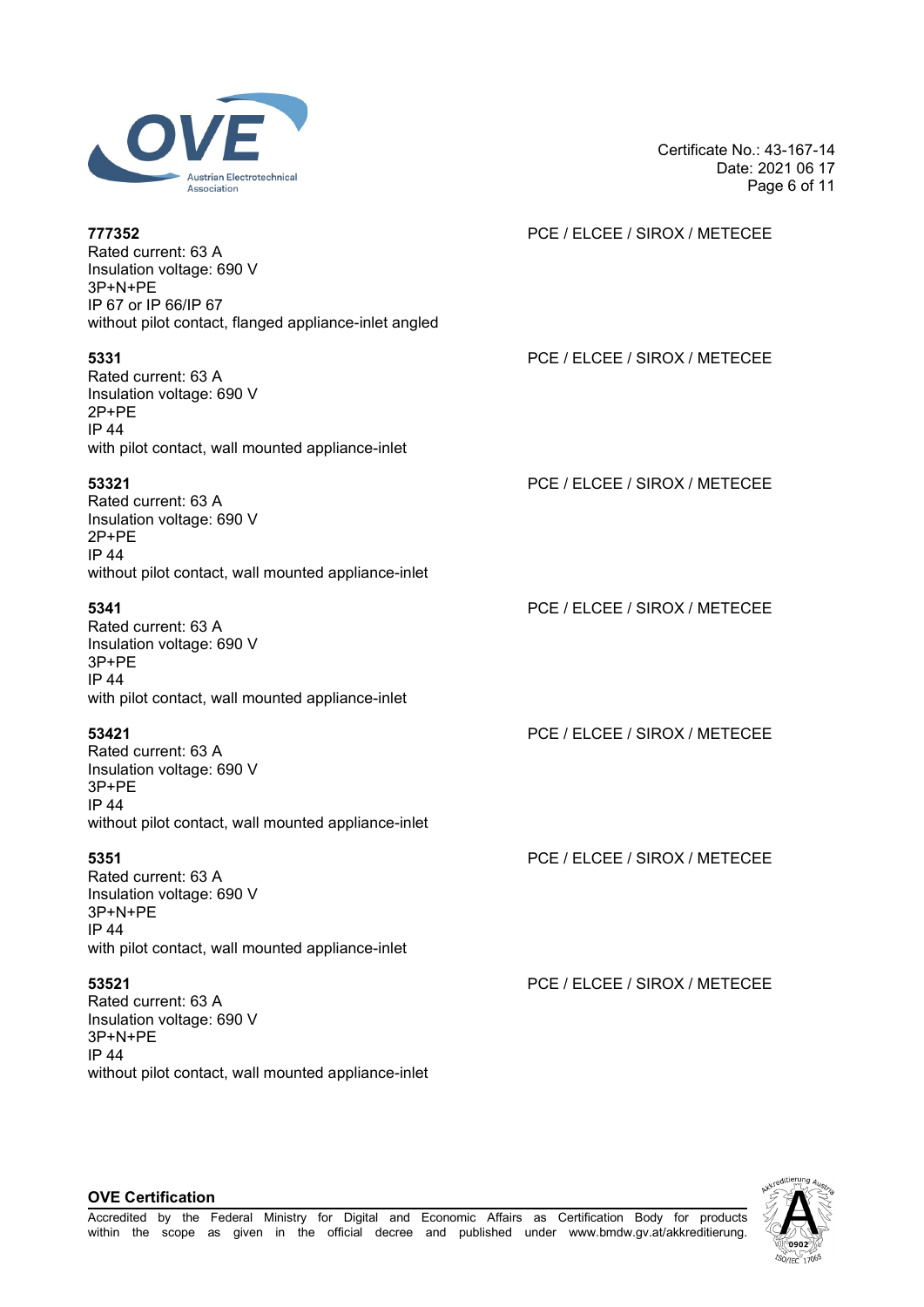

Certificate No.: 43-167-14 Date: 2021 06 17 Page 7 of 11

| 6331<br>Rated current: 63 A<br>Insulation voltage: 690 V<br>$2P+PE$<br><b>IP 44</b><br>with pilot contact, flanged appliance-inlet straight     | PCE / ELCEE / SIROX / METECEE |
|-------------------------------------------------------------------------------------------------------------------------------------------------|-------------------------------|
| 63321<br>Rated current: 63 A<br>Insulation voltage: 690 V<br>$2P+PE$<br><b>IP 44</b><br>without pilot contact, flanged appliance-inlet straight | PCE / ELCEE / SIROX / METECEE |
| 6341<br>Rated current: 63 A<br>Insulation voltage: 690 V<br>3P+PE<br><b>IP 44</b><br>with pilot contact, flanged appliance-inlet straight       | PCE / ELCEE / SIROX / METECEE |
| 63421<br>Rated current: 63 A<br>Insulation voltage: 690 V<br>3P+PE<br><b>IP 44</b><br>without pilot contact, flanged appliance-inlet straight   | PCE / ELCEE / SIROX / METECEE |
| 6351<br>Rated current: 63 A<br>Insulation voltage: 690 V<br>3P+N+PE<br>IP 44<br>with pilot contact, flanged appliance-inlet straight            | PCE / ELCEE / SIROX / METECEE |
| 63521<br>Rated current: 63 A<br>Insulation voltage: 690 V<br>3P+N+PE<br>IP 44<br>without pilot contact, flanged appliance-inlet straight        | PCE / ELCEE / SIROX / METECEE |
| 777331<br>Rated current: 63 A<br>Insulation voltage: 690 V<br>$2P+PE$<br><b>IP 44</b><br>with pilot contact, flanged appliance-inlet angled     | PCE / ELCEE / SIROX / METECEE |

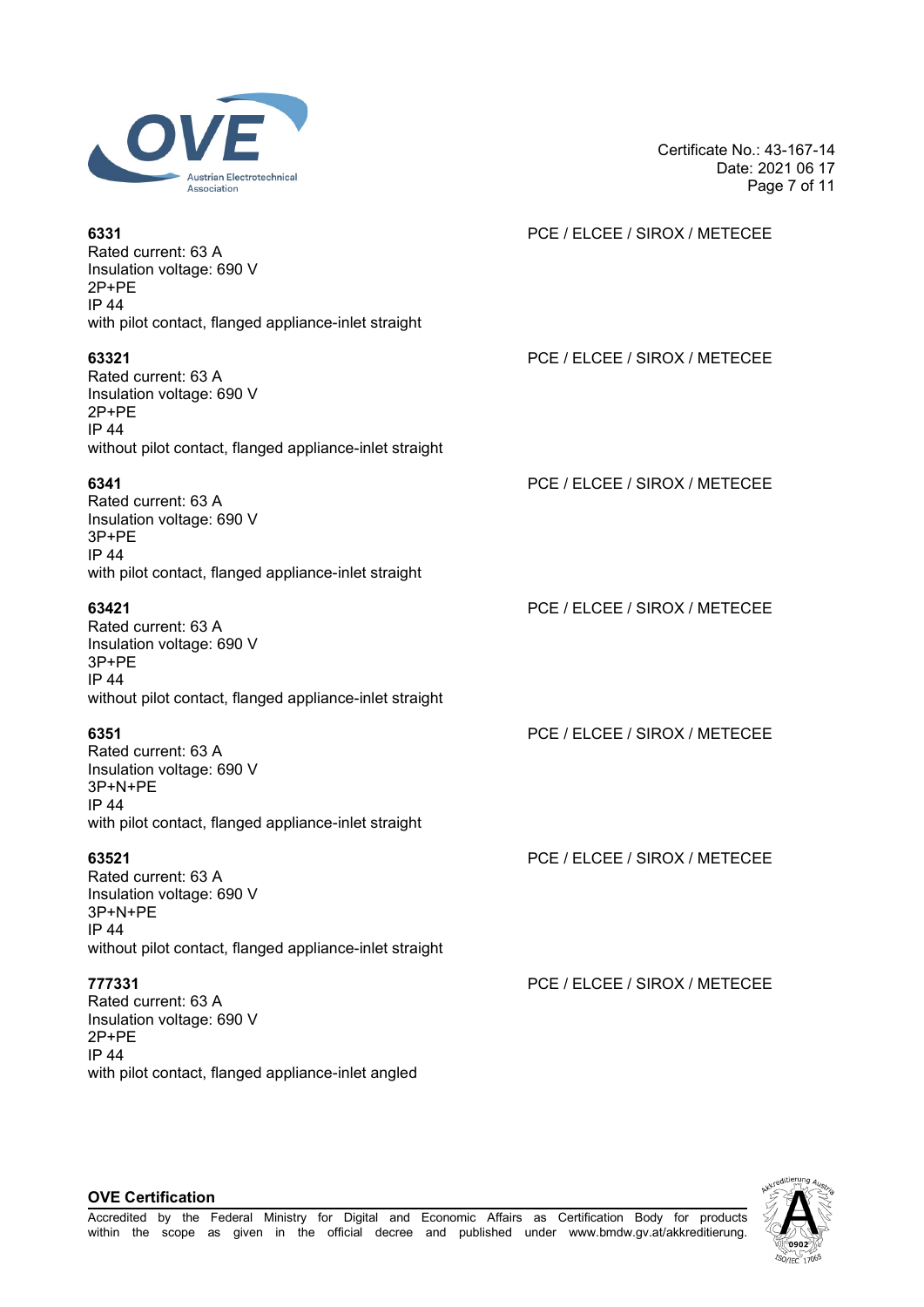

Certificate No.: 43-167-14 Date: 2021 06 17 Page 8 of 11

| 7773321<br>Rated current: 63 A<br>Insulation voltage: 690 V<br>$2P+PE$<br><b>IP 44</b><br>without pilot contact, flanged appliance-inlet angled | PCE / ELCEE / SIROX / METECEE |
|-------------------------------------------------------------------------------------------------------------------------------------------------|-------------------------------|
| 777341<br>Rated current: 63 A<br>Insulation voltage: 690 V<br>$3P+PE$<br><b>IP 44</b><br>with pilot contact, flanged appliance-inlet angled     | PCE / ELCEE / SIROX / METECEE |
| 7773421<br>Rated current: 63 A<br>Insulation voltage: 690 V<br>$3P+PE$<br><b>IP 44</b><br>without pilot contact, flanged appliance-inlet angled | PCE / ELCEE / SIROX / METECEE |
| 777351<br>Rated current: 63 A<br>Insulation voltage: 690 V<br>3P+N+PE<br><b>IP 44</b><br>with pilot contact, flanged appliance-inlet angled     | PCE / ELCEE / SIROX / METECEE |
| 7773521<br>Rated current: 63 A<br>Insulation voltage: 690 V<br>$3P+N+PE$<br>IP 44<br>without pilot contact, flanged appliance-inlet angled      | PCE / ELCEE / SIROX / METECEE |

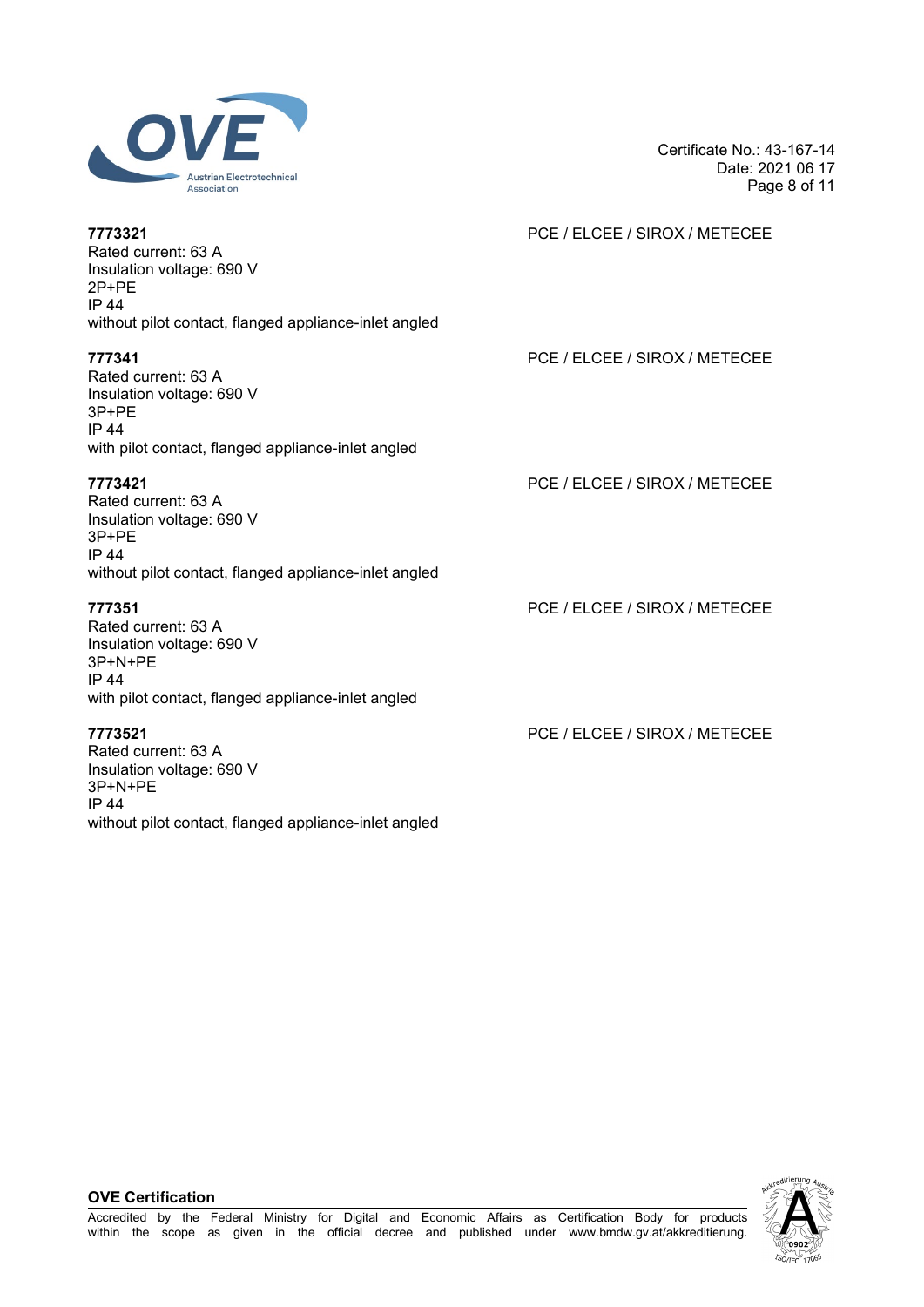

# **Typelist**

|                     | <b>Rated</b> | <b>Earthing contact</b> | <b>Rated operating voltage</b>       | <b>Frequency</b> |
|---------------------|--------------|-------------------------|--------------------------------------|------------------|
| <b>Type</b>         | current      | pos.                    | v                                    | Hz               |
|                     | A            | h                       |                                      |                  |
| 533<br>633          |              | $\overline{1}$          | Other ratings                        | Other ratings    |
|                     |              | $\overline{2}$          | $>50$                                | $>300 - 500$     |
|                     |              | $\overline{3}$          | $>50 - 250$                          | $\overline{DC}$  |
| 733<br>77733        |              | $\overline{4}$          | $100 - 130$                          | 50 and 60        |
|                     | 63           | 6                       | $200 - 250$                          | $50$ and $60$    |
| 5332                |              | $\overline{7}$          | $480 - 500$                          | 50 and 60        |
| 6332                |              | $\overline{8}$          | >250                                 | <b>DC</b>        |
| 7332                |              | $\overline{9}$          | $380 - 415$                          | 50 and 60        |
| 777332              |              | 10                      | $>50$                                | $>100 - 300$     |
|                     |              | $\overline{12}$         | Supply from an isolating transformer | 50 and 60        |
|                     |              | $\mathbf{1}$            | Other ratings                        | Other ratings    |
|                     |              | $\overline{2}$          | >50                                  | $>300 - 500$     |
| 534                 |              | $\overline{3}$          | 380                                  | 50               |
| 634<br>734<br>77734 | 63           |                         | 440                                  | 60               |
|                     |              | 4                       | $100 - 130$                          | $50$ and $60$    |
|                     |              | 5                       | $600 - 690$                          | 50 and 60        |
| 5342                |              | $\overline{6}$          | $380 - 415$                          | 50 and 60        |
| 6342                |              | 7                       | 480 - 500                            | 50 and 60        |
| 7342                |              | $\boldsymbol{9}$        | $\overline{200} - 250$               | 50 and 60        |
| 777342              |              | 10                      | >50                                  | $>100 - 300$     |
|                     |              | 11                      | $440 - 460$                          | 60               |
|                     |              | 12                      | Supply from an isolating transformer | 50 and 60        |
|                     |              | 1                       | Other ratings                        | Other ratings    |
|                     |              | $\boldsymbol{2}$        | $>50$                                | $>300 - 500$     |
| 535<br>635          |              | $\overline{3}$          | 220/380                              | 50               |
| 735                 |              |                         | 250/440                              | 60               |
| 77735               |              | 4                       | $57/100 - 75/130$                    | 50 and 60        |
|                     | 63           | 5                       | 347/600 - 400/690                    | 50 and 60        |
| 5352                |              | $\,6$                   | $200/346 - 240/415$                  | $50$ and $60$    |
| 6352<br>7352        |              | $\overline{7}$          | 277/480 - 288/500                    | 50 and 60        |
|                     |              | 9                       | 120/208 - 144/250                    | 50 and 60        |
| 777352              |              | 10                      | $>50$                                | $>100 - 300$     |
|                     |              | 11                      | $250/440 - 265/460$                  | 60               |
|                     |              | 12                      | Supply from an isolating transformer | 50 and 60        |

533, 633, 733, 77733, 534, 634, 734, 77734, 535, 635, 735, 77735 ..........................with pilot contact 5332, 6332, 7332, 777332, 5342, 6342, 7342, 777342, 5352, 6352, 7352, 777352 ..without pilot contact

Version …k:

**OVE Certification**

Special model with compact housing (possible for types of Series 5.., 6.. and 777..).

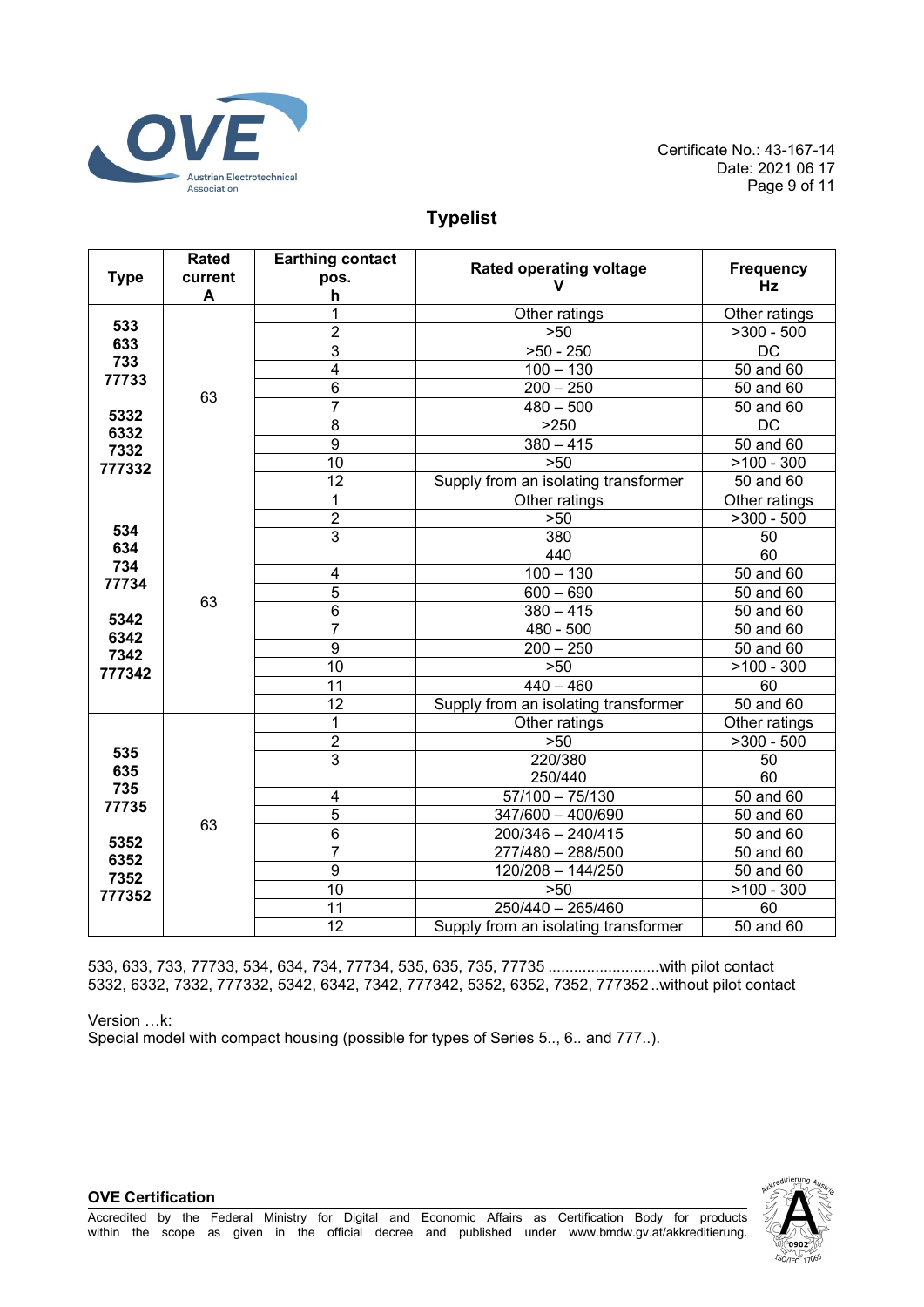

Certificate No.: 43-167-14 Date: 2021 06 17 Page 10 of 11

### **Accessories:**

**ts7632 ●**